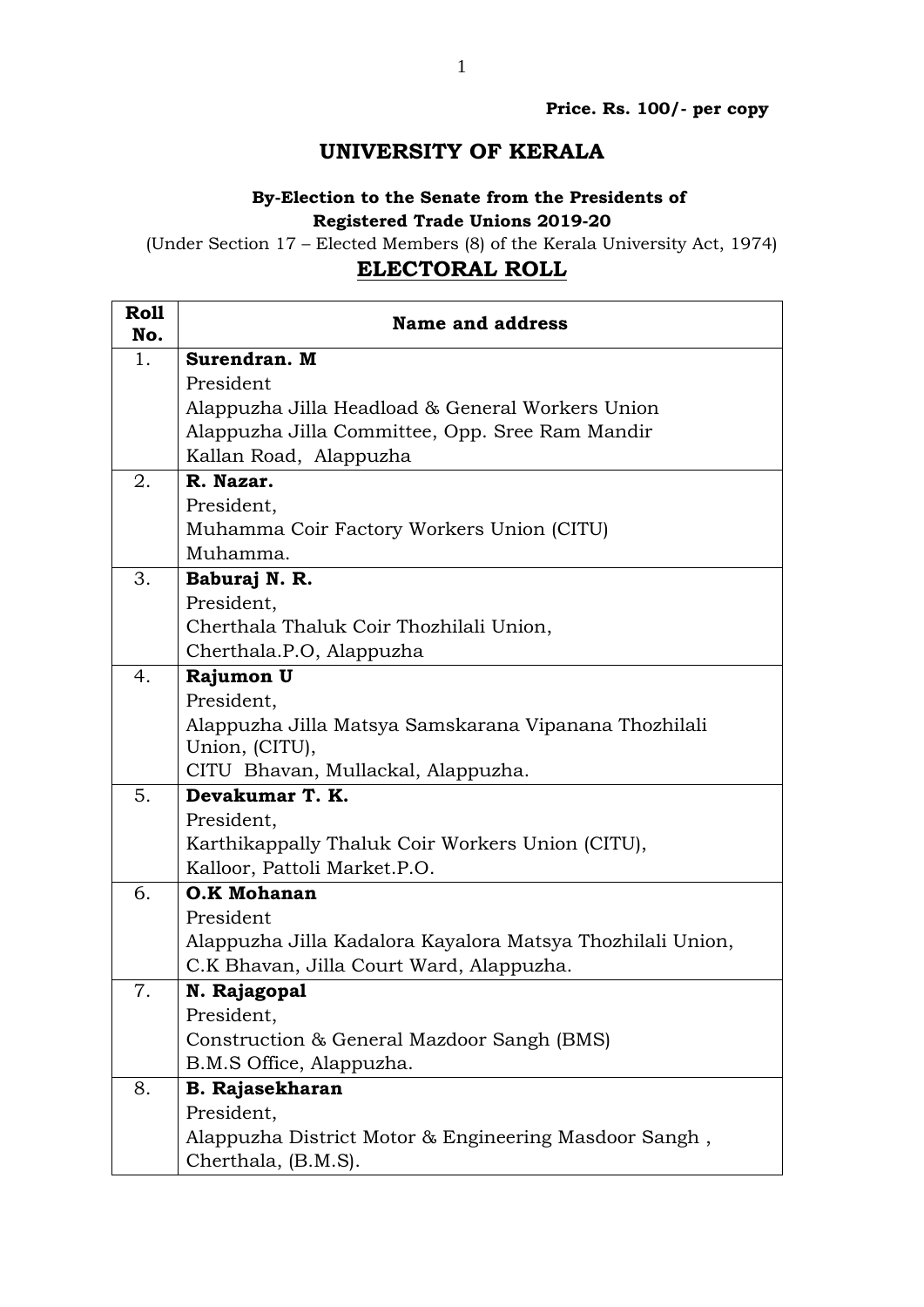| 9.  | Janardhanan                                                 |
|-----|-------------------------------------------------------------|
|     | President,                                                  |
|     | All Kerala Marbles & Tiles Workers Association              |
| 10. | T.T. Rajappan                                               |
|     | Cherthala Thaluk Kettida Nirmmana Thozhilali Union (AITUC), |
|     | Cherthala.                                                  |
| 11. | Haridasan Nair                                              |
|     | President,                                                  |
|     | Alappuzha District Motor Workers Union (CITU,               |
| 12. | Jilla Committee Office, Alappuzha.                          |
|     | Adv. Aji Kumar A.<br>President,                             |
|     | Alappuzha Jilla Thozhilurappu Thozhilali Union (NREGS),     |
|     | (AITUC), T.V.Bhavan, Mullackal, Alappuzha.                  |
| 13. | V.S. Mani                                                   |
|     | President                                                   |
|     | Alleppy Coir Factory Thozhilali Union CITU),                |
|     | North of District Court, Thathampally. P.O., Alappuzha.     |
| 14. | <b>B.</b> Rajendran                                         |
|     | President                                                   |
|     | Alappuzha Jilla Lottery Sellers Union (CITU)                |
|     | Thondankulangara, Alappuzha.                                |
| 15. | P. R Devadas                                                |
|     | President                                                   |
|     | Kerala Traditional Artisans Union, Chengannur.              |
| 16. | P.C Kunjachan                                               |
|     | President                                                   |
|     | Chethala Thaluk Coir Workers Union (AITUC), Cherthala.      |
| 17. | Thomas Kalladan<br>President                                |
|     | Kerala Lottery Agents & Sellers Association (INTUC)         |
|     | Kandalloor, Kayamkulam.                                     |
| 18. | R. Unnikrishna Pilla                                        |
|     | President                                                   |
|     | Adoor Taluk Cashew Workers Union (CITU), Adoor.             |
|     | AAnakkottu Vazhuvelil, Konnamankara, Adoor.                 |
| 19. | Prof. G. Purushothaman                                      |
|     | President,                                                  |
|     | Travancore Cochi Kasuvandi Thozhilali Council,              |
|     | Killikollur.                                                |
| 20. | Adv. Sreekumar S.                                           |
|     | President,                                                  |
|     | South Indian Cashew Workers Congress                        |
|     | Room No. 2, Kattil Building, Near KSRTC Bus station,        |
|     | Sasthamcotta,                                               |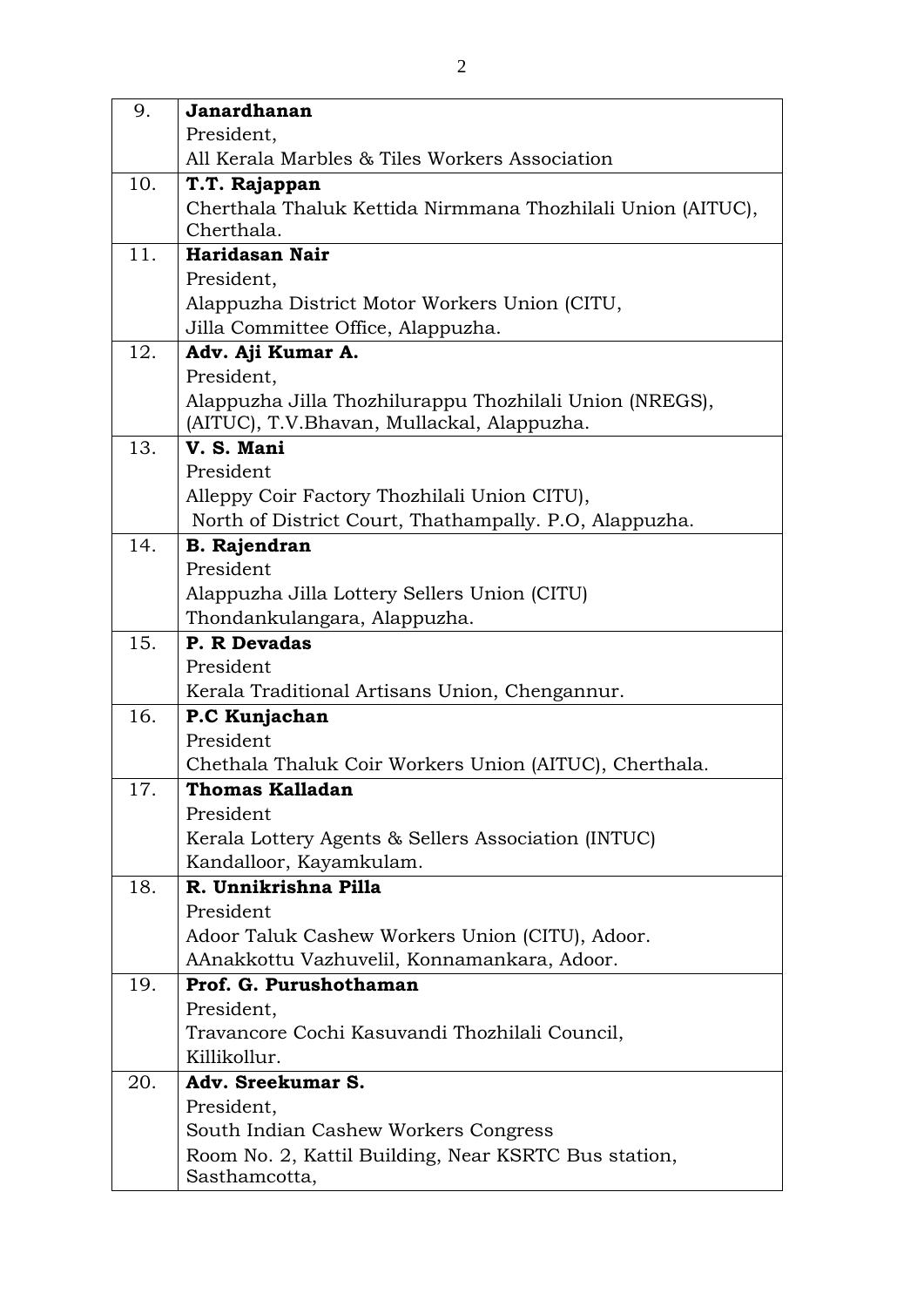| 21. | G. Babu                                                          |
|-----|------------------------------------------------------------------|
|     | President,                                                       |
|     | Mukhathala Kasuvandi Thozhilali Council,                         |
|     | A.I.T.U.C Office, Mukhathala,                                    |
|     | Decent Junction.P.O, Kollam.                                     |
| 22. | Adv. R.Raveendran Nair                                           |
|     | President,                                                       |
|     | Kollam Jilla Loading and Unloading Workers Union,                |
|     | C.I.T.U Office, Mukkada Bazar, Kollam-1                          |
| 23. | K. Subhagan                                                      |
|     | President,                                                       |
|     | Kollam Thaluk Kasuvandi Workers Union,                           |
|     | C.I.T.U Bhavan, Kollam-13.                                       |
| 24. | K.P. Kurup                                                       |
|     | President,                                                       |
|     | Kollam Jilla Coir Workers Union,                                 |
|     | CITU Bhavan, High School Junction, Kollam-13.                    |
| 25. | V. Reghunathan                                                   |
|     | President,                                                       |
|     | Kollam Jilla Kettida Nirmana Thozhilali Union,                   |
|     | CITU Bhavan, High School Junction, Kollam-13.                    |
| 26. | R. Sahadevan                                                     |
|     | President,                                                       |
|     | Kottarakkara Thaluk Cashew Workers Union,                        |
|     | C.P.I(M) Office, Kottarakkara.                                   |
| 27. | K. G. Anil Kumar                                                 |
|     | President,                                                       |
|     | Bharathiya Headload & General Workers Union,                     |
|     | Mazdoor Bhavan, BMS Office, Chinnakada, Kollam1                  |
| 28. | Raveendran                                                       |
|     | President,                                                       |
|     | Karunagappally Thaluk Welding & Well Construction Workers        |
|     | Union,                                                           |
|     | CPI(M) Office, Karunagappally.                                   |
| 29. | P. M. Somarajan                                                  |
|     | President,                                                       |
|     | Kunnathoor Thaluk Building &                                     |
|     | General Construction Workers Union,                              |
|     | P.R. Bhavan, Bharanikkavu, Sasthamcottah.P.O, Kollam-<br>690521. |
| 30. | N. Gopalakrishnan                                                |
|     | President,                                                       |
|     | Kerala State Kasuvandi Vyavasaya Mazdoor Sangh                   |
|     | Mazdoor Bhavan, BMS Office,                                      |
|     | Chinnakada, Kollam 1                                             |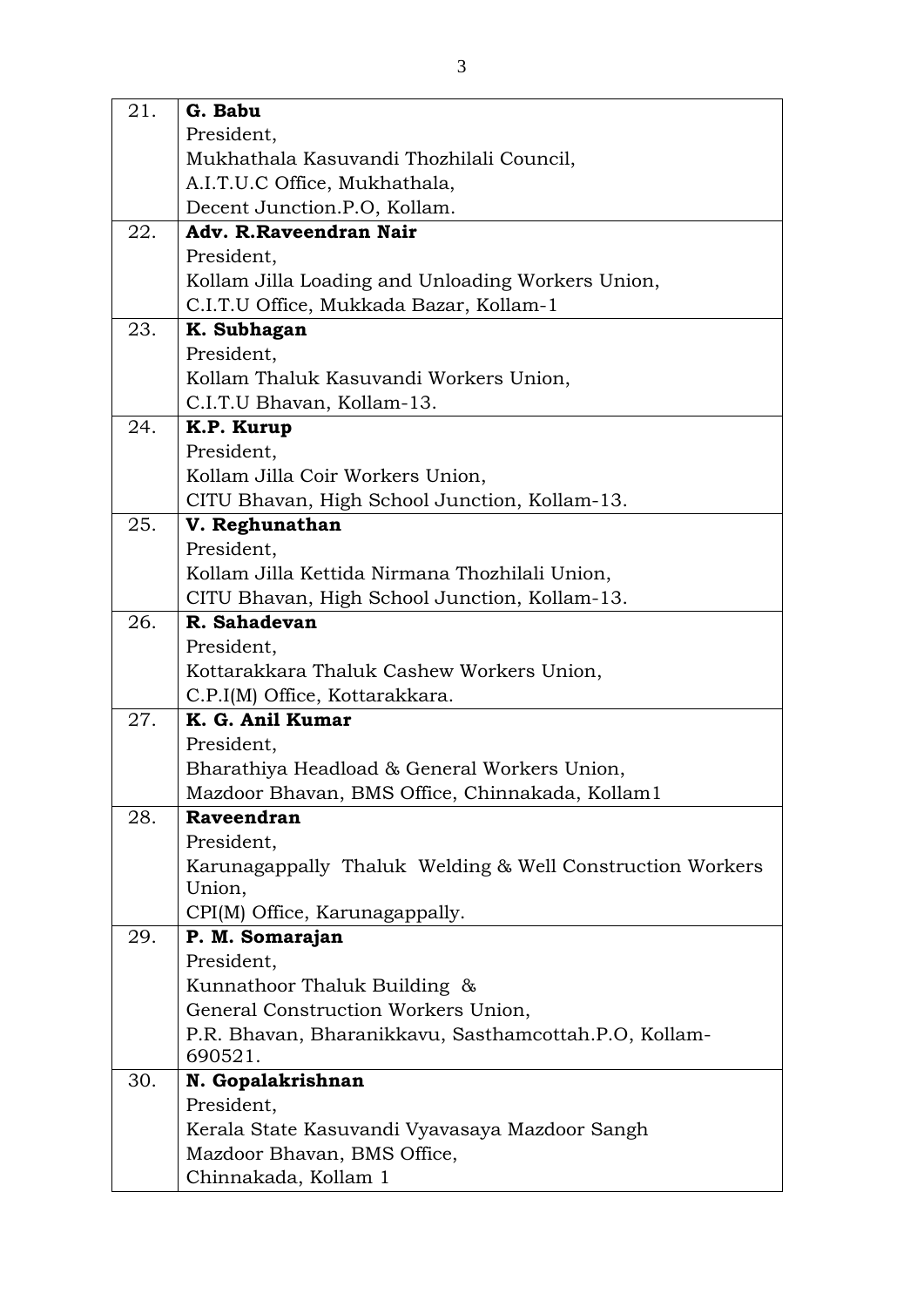| 31. | <b>Nellivila Varghese</b>                                    |
|-----|--------------------------------------------------------------|
|     | President,                                                   |
|     | National Artisans & Skilled Workers Congress,                |
|     | Poovattur West, Mavady.P.O, Puthur-691 507.                  |
| 32. | V. Divakaran                                                 |
|     | President,                                                   |
|     | Karunagappally Thaluk Drivers Union,                         |
|     | N.S.Smarakam, Karunagappally.                                |
| 33. | K. S. George                                                 |
|     | President,                                                   |
|     | Kerala Construction Workers Congress                         |
|     | Thekkeppatt Building, Kundara.P.O, Kollam.                   |
| 34. | P. Baburaj                                                   |
|     | President,                                                   |
|     | Kollam Jilla Nirmana Thozhilali Sangh,                       |
|     | B.M.S.Office, Masdoor Bhavan, Chinnakkada, Kollam.           |
| 35. | S. Sivan Pillai                                              |
|     | President,                                                   |
|     | Kunnathoor Thaluk Construction Workers Union,                |
|     | P. Krishnapilla Bhavan, Poruvazhy.P.O, Bharanikkavu, Kollam. |
| 36. | Adv. G. Muralieedharan                                       |
|     | President,                                                   |
|     | Kollam Jilla Lottery Agent and Sellers Union,                |
|     | C.I.T.U Bhavan, High School Junction, Kollam-13.             |
| 37. | <b>Sharafuddin Musaliar</b>                                  |
|     | President,                                                   |
|     | Kollam Jilla Matsya Anubandha Thozhilali Union,              |
|     | C.I.T.U Bhavan, High School Junction, Kollam-13.             |
| 38. | <b>Babu Amma Veedu</b>                                       |
|     | President,                                                   |
|     | Thayyal Thozhilai Congress,                                  |
|     | Alfiya Complex, Karunagappalli                               |
| 39. | Lisy Rajendran                                               |
|     | President,                                                   |
|     | Kollam Jilla Tailors Mazdoor Sangh.                          |
|     | Masdoor Bhavan, B.M.S.Office, Chinnakkada, Kollam - 1.       |
| 40. | Sobhana Sathyan                                              |
|     | President                                                    |
|     | Kollam Jilla Anganvadi Workers & Helpers Association,        |
|     | CITU Bhavan, High School Junction, Kollam - 13.              |
| 41. | Adv. Gopu Krishnan C.G                                       |
|     | President,                                                   |
|     | Kallada Mandalam Kasuvandi Thozhilali Council,               |
|     | A.I.T.U.C Office, Chittumala, East Kallada. P.O,             |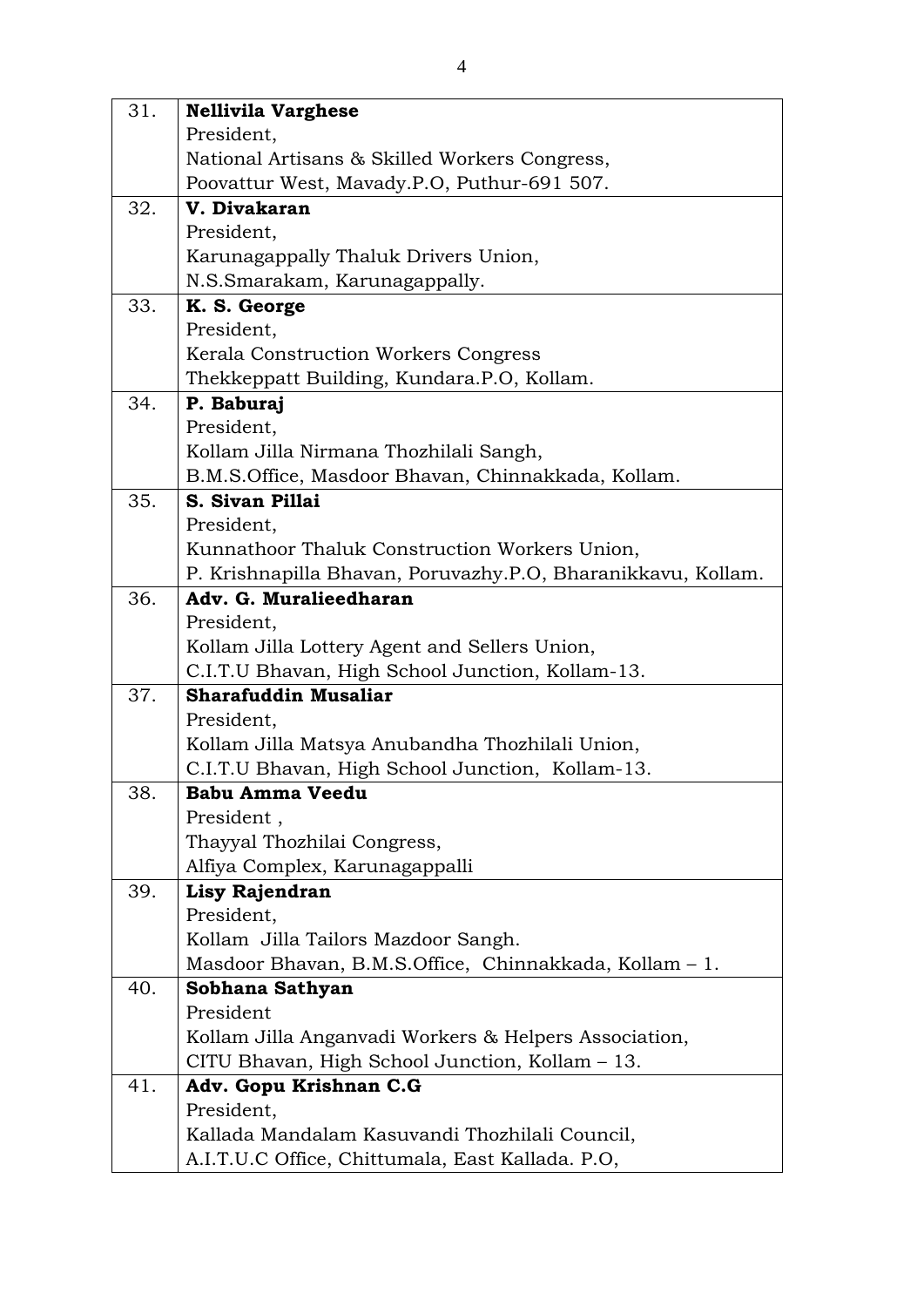| 42. | R. Gopalakrishnan Nair          |                                                                                          |
|-----|---------------------------------|------------------------------------------------------------------------------------------|
|     | Presidnt,                       |                                                                                          |
|     |                                 | Kollam District Goods Transport Workers Union,                                           |
|     |                                 | C.I.T.U Bhavan, High School Junction, Kollam-13.                                         |
| 43. | <b>Ezhukon Santhosh</b>         |                                                                                          |
|     | Presidnt,                       |                                                                                          |
|     |                                 | Kollam Jilla Shops & Establishment Workers Union, CITU                                   |
|     |                                 | Bhavan, High School Junction, Kollam - 13.                                               |
| 44. | R. Ajayakumar                   |                                                                                          |
|     | President                       |                                                                                          |
|     |                                 | Quilon District Private Motor Engineering Mazdoor Sangh,                                 |
|     | Mazdoor Bhavan, BMS Office,     |                                                                                          |
|     | Chinnakkada, Kollam - 1.        |                                                                                          |
| 45. | Adv. S. Venugopal               |                                                                                          |
|     | President,                      |                                                                                          |
|     |                                 | Kollam Jilla N.R.E.G.S. Workers Association                                              |
| 46. |                                 | A.I.T.U.C Office, Kadappakkada, Kollam.                                                  |
|     | Adv. N. Sivakumar<br>President, |                                                                                          |
|     |                                 |                                                                                          |
|     |                                 | Vanijya Vyavasaya Mazdoor Sangh.<br>Masdoor Bhavan, B.M.S.Office, Chinnakkada, Kollam 1. |
|     |                                 |                                                                                          |
| 47. | N.Anirudhan                     | 1. Chathannoor Construction Workers Union,                                               |
|     | President,                      | Raveendran Smarakam, AITUC Office,                                                       |
|     |                                 | Chathannoor P.O, Chathannoor.                                                            |
|     |                                 | 2. Kollam Jilla Autorikshaw Thozhilali Union                                             |
|     |                                 | AITUC Office, Kadappakkada, Kollam.                                                      |
|     |                                 | 3. Kettida Nirmmana Thozhilali Union, AITUC                                              |
| 48. | H. Basilal                      | Office, Kadappakkada, Kollam.                                                            |
|     | President                       |                                                                                          |
|     |                                 | Kollam Jilla Matsya Thozhilali Union, CITU Bhavan,                                       |
|     |                                 | High SAchool Junction, Kollam - 13.                                                      |
| 49. | Joseph Jude                     |                                                                                          |
|     | President                       |                                                                                          |
|     |                                 | Kerala Matsya Thozhilali Forum, T.S.S. Compound                                          |
|     |                                 | Fathima Road, Kollam - 691 013.                                                          |
| 50. | T.R Sankara Pillai              |                                                                                          |
|     | President                       |                                                                                          |
|     |                                 | Quilon District Motor & Mechanical Workers Union,                                        |
|     |                                 | CITU Bhavan, High School Junction, Kollam - 13.                                          |
| 51. | <b>C.R Chandra Babu</b>         |                                                                                          |
|     | President                       |                                                                                          |
|     |                                 | Kerala Co-operative Employees Council                                                    |
|     |                                 | M.N Smarakam, Kadappakkada, Kollam.                                                      |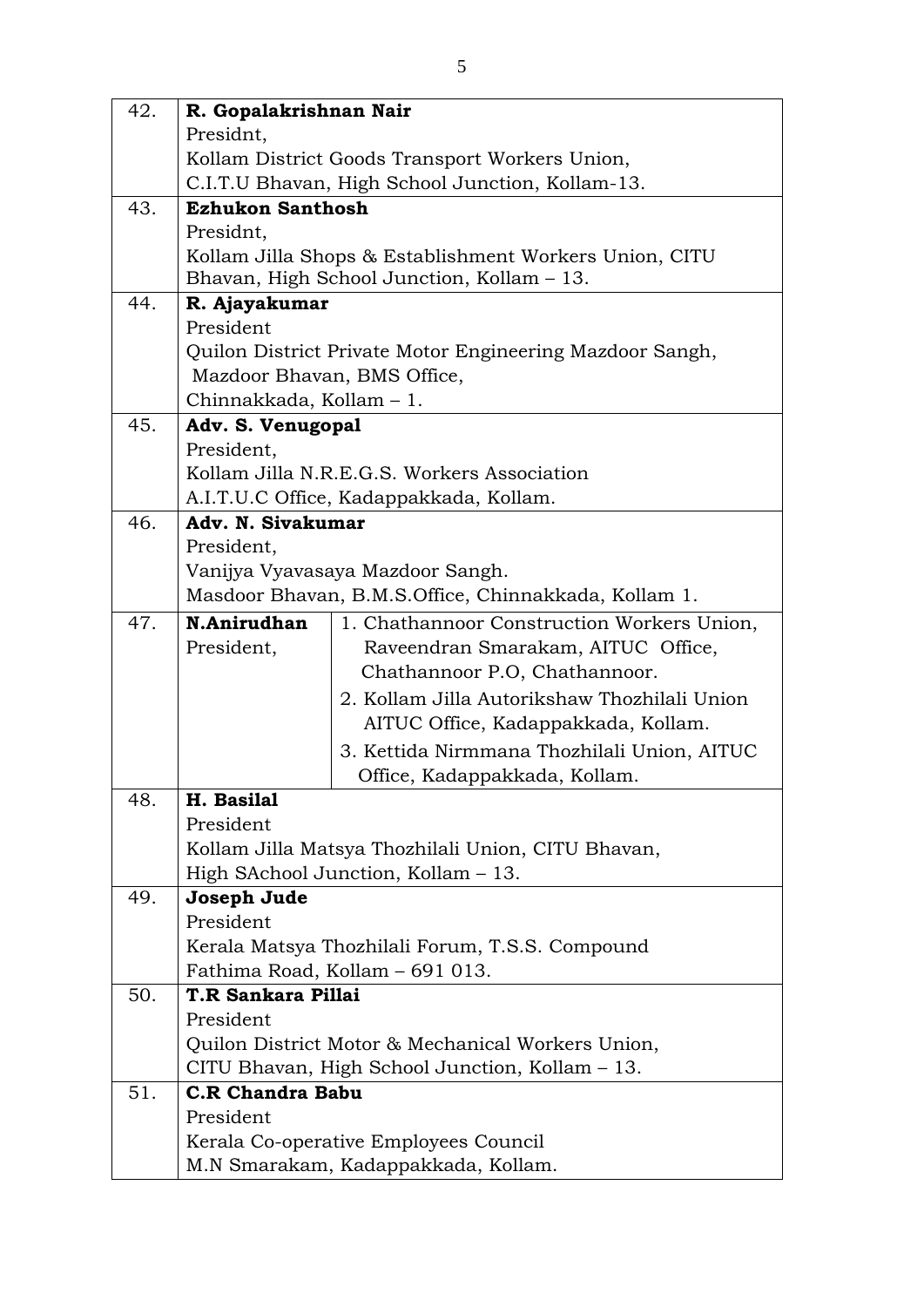| 52. | T.M Majeed                                         |                                                                                                        |
|-----|----------------------------------------------------|--------------------------------------------------------------------------------------------------------|
|     | President                                          |                                                                                                        |
|     | Kottamkara Kasuvandi Thozhilali Council            |                                                                                                        |
|     | Thottathil Veedu                                   |                                                                                                        |
|     | Punakkunnoor, Alumoodu.                            |                                                                                                        |
| 53. | K.S Indusekharan Nair<br>President                 | 1. Kottarakkara Headload & General<br>Workers Association<br>Surendra Bhavan                           |
|     |                                                    | Kottarakkara P.O., Kottarakkara.                                                                       |
|     |                                                    | 2. Kottarakkara Kasuvandi Thozhilali<br>Council, Surendran Bhavan,<br>Kottarakkara P.O., Kottarakkara. |
| 54. | <b>P.R Vasanthan</b>                               |                                                                                                        |
|     | President                                          |                                                                                                        |
|     | Karunagappally Taluk Cashew nut Workers union,     |                                                                                                        |
|     | Karunagappally CPIM Office, Karunagappally.        |                                                                                                        |
| 55. | Vadakkevila Sasi                                   |                                                                                                        |
|     | President,                                         |                                                                                                        |
|     |                                                    | Kerala State Artisans and Skilled Thozhilaly Congress,                                                 |
|     | Leela Shelters Flat No. A, Punnan Road,            |                                                                                                        |
|     | Statue, T.V.P.M                                    |                                                                                                        |
| 56. | V.K. Madhu                                         |                                                                                                        |
|     | President,                                         |                                                                                                        |
|     | Trivandrum District Construction Workers Union,    |                                                                                                        |
|     | TC 24/443(1), Ragamalika, Sangeeth Nagar,          |                                                                                                        |
|     | Thycaud P.O., T.V.P.M                              |                                                                                                        |
| 57. | P. Nandakumar                                      |                                                                                                        |
|     | President,                                         |                                                                                                        |
|     | Consumer Fed Workers Association                   |                                                                                                        |
| 58. |                                                    | Thrivani Department Store, Statue, GPO, TVPM – 01.                                                     |
|     | P. Karunakaran (MP)<br>President,                  |                                                                                                        |
|     | Kerala Water Authority Employees Union (CITU),     |                                                                                                        |
|     | TC.25/146(54), Gandari Nagar, T.V.P.M              |                                                                                                        |
| 59. | V.S. Sivakumar (MLA)                               |                                                                                                        |
|     | President,                                         |                                                                                                        |
|     | Kerala State Transport Drivers Union,              |                                                                                                        |
|     | TC 24/36, Pazhavangadi, Fort, T.V.P.M              |                                                                                                        |
| 60. | T. Sarathchandra Prasad (EX-MLA)                   |                                                                                                        |
|     | President,                                         |                                                                                                        |
|     | Kerala State Kettida Nirmana Thozhilali Congress.  |                                                                                                        |
|     | State Committee Office, Leela Shelters, Flat No.A, |                                                                                                        |
|     | Punnam Road, Statue, T.V.P.M - 01                  |                                                                                                        |
|     |                                                    |                                                                                                        |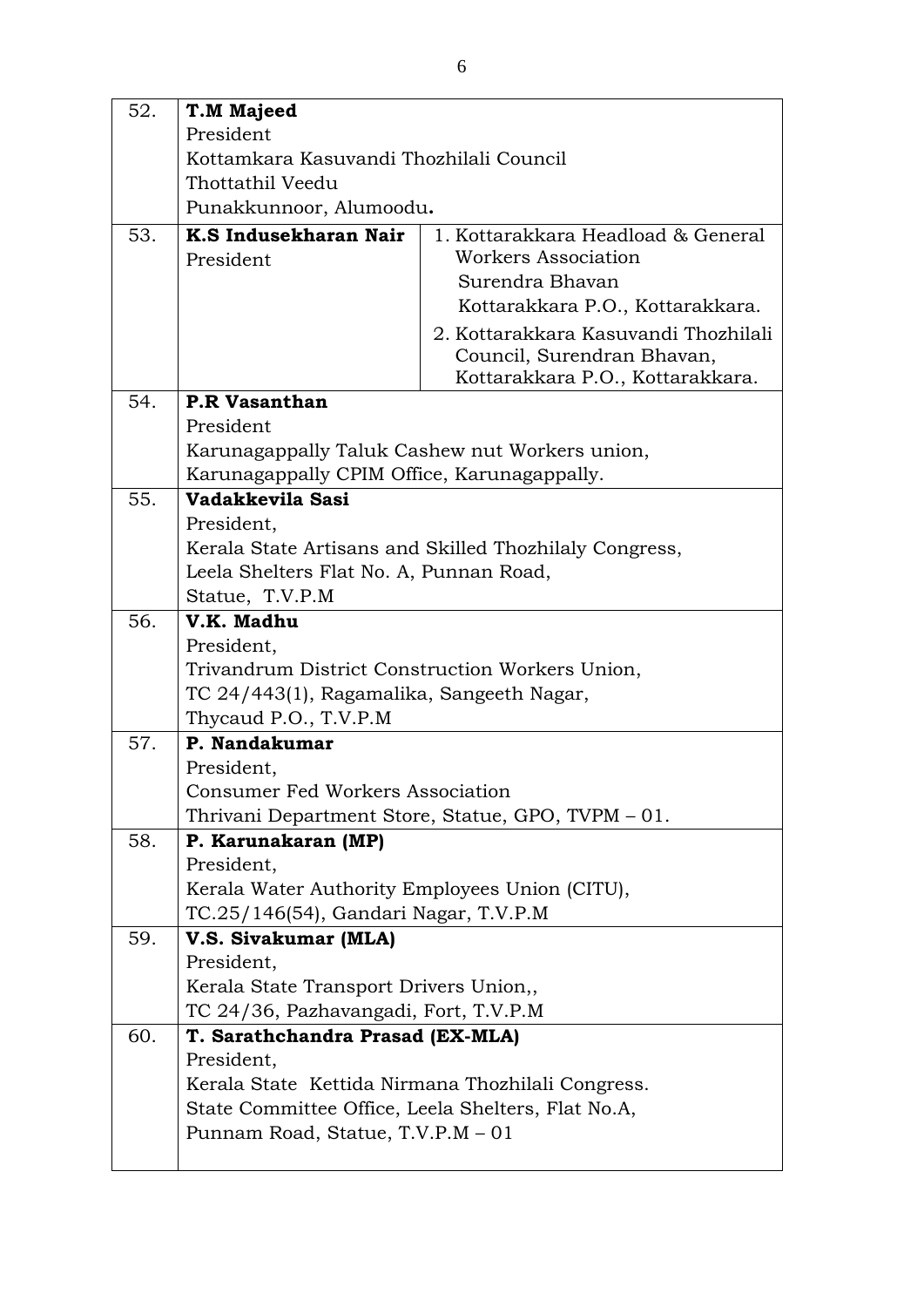| 61. | V. Sivankutty                                                                  |
|-----|--------------------------------------------------------------------------------|
|     | President                                                                      |
|     | Skill Workers Union (CITU)                                                     |
|     | T.C 21/731, Nedumangadu,                                                       |
|     | Karamana P.O, T.V.P.M                                                          |
| 62. | R. Subhash                                                                     |
|     | President,                                                                     |
|     | Travancore Coir Thozhilali Union (CITU)                                        |
|     | Pandakasala, Chirayinkeezhu.                                                   |
| 63. | R. Appu                                                                        |
|     | President,                                                                     |
|     | National Trade Union Centre (N.T.U.C)                                          |
|     | T.C.37/170, Virakupura, Fort P.O., T.V.P.M                                     |
| 64. | <b>K.K Ragesh</b>                                                              |
|     | Prsident,                                                                      |
|     | BSNL Casual Contract Labours Union (CITU),                                     |
|     | P & T House, Pulimoodu Jn., Near G P.O., T.V.P.M - 01.                         |
| 65. | <b>Charupara Ravi</b>                                                          |
|     | President,                                                                     |
|     | Janatha Construction Workers Union                                             |
|     | JP Bhavan, Palayam, T.V.P.M - 34                                               |
| 66. | <b>Basudev Acharya (EX- MP)</b>                                                |
|     | President,                                                                     |
|     | LIC Agents organization Of India,                                              |
|     | T.C 14/2099, Baker Building, 3rd Floor, Baker Road,                            |
|     | Palayam, University P.O., T.V.P.M - 34.                                        |
| 67. | N. Dasan Nadar                                                                 |
|     | President,                                                                     |
|     | Kerala Tailoring Artisan & Skilled Workers Union,                              |
| 68. | Thyvila Lane, Manjalikkulam Road, Thampanoor, T.V.P.M – 01.<br>Adv. S.A. Rahim |
|     | President,                                                                     |
|     | Thiruvananthapuram Jilla Kettida Thozhilali Union.                             |
|     | Thyvila Lane, Manjalikkulam Road,                                              |
|     | Thampanoor, P.O. T.V.P.M $-01$ .                                               |
| 69. | Adv. A. Sambath                                                                |
|     | President,                                                                     |
|     | Thiruvananthapuram District Quary & Other construction                         |
|     | Workers Union                                                                  |
|     | C.I.T.U. District Committee Office,                                            |
|     | Chirakulam, GPO, T.V.P.M.                                                      |
| 70. | Raman Chennikara                                                               |
|     | President                                                                      |
|     | Kerala State Tailors Association,                                              |
|     | T.C/14/2292, Palayam Junction., T.V.P.M                                        |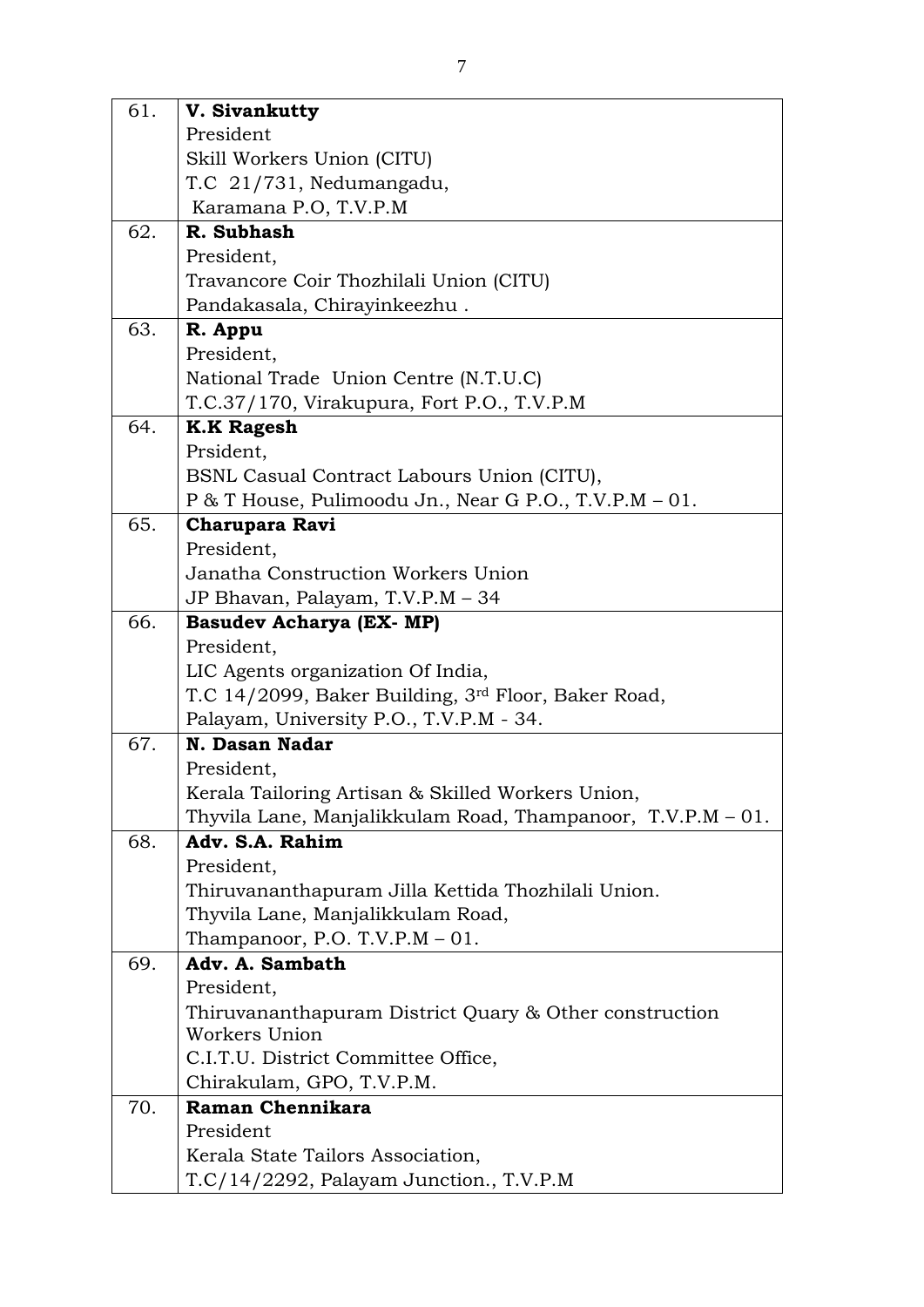| 71. | Vaikom Vishwan                                            |
|-----|-----------------------------------------------------------|
|     | President,                                                |
|     | Kerala State Road Transport Employees Association, (CITU) |
|     | TC 17/1724, Ayikodan Memorial Building.                   |
|     | Manjalikkulam Road, T.V.P.M -1.                           |
| 72. | <b>Marayamuttom Sathyadas</b>                             |
|     | President,                                                |
|     | Democratic Karshaka Thozhilaly Union                      |
|     | P.P/ 134, Marayamuttom P.O., T.V.P.M - 695 124.           |
| 73. | A. N. Rajan                                               |
|     | President,                                                |
|     | Kerala Electricity Workers Federation,                    |
|     | J. Chithranjan Smarakam, W&C Hospital Road,               |
|     | Thycaud, P.O., T.V.P.M $-14$ .                            |
| 74. | <b>Meenankal Kumar</b>                                    |
|     | President,<br>Thiruvananthapuram Jilla NREG Workers Union |
|     | AITUC Office Coder Line, Statue, T.V.P.M.                 |
| 75. | G. R. Anil                                                |
|     | President,                                                |
|     | All Kerala Head Load Workers Union                        |
|     | Sugathan Smarakam, Mosque Line,                           |
|     | Thampanoor, TVM.                                          |
| 76. | R. Kumaran                                                |
|     | President                                                 |
|     | Thiruvananthapuram Jilla Construction and Road Workers    |
|     | Union,                                                    |
|     | AITUC Office, Mosque Line, Thampanoor.                    |
| 77. | S. Rajasekaran Nair                                       |
|     | President                                                 |
|     | Thiruvananthapuram Jilla Motor & Engineering Mazdoor      |
|     | Sangam.<br>Mazdoor Bhavan, BMS District Office,           |
|     | Thalivil Road, Karamana P.O., T.V.P.M                     |
| 78. | M. Sivakumar                                              |
|     | President,                                                |
|     | Transport Workers Co-Ordination Council,                  |
|     | T.C.No.25/1415, 81/1937 T.V. Smarakam,                    |
|     | S.S. Kovil Road, Thampanoor, T.V.P.M                      |
| 79. | K. Manosh Kumar,                                          |
|     | President,                                                |
|     | Thiruvananthapuram Jilla General Mazdoor Sang,            |
|     | Mazdoor Bhavan, BMS District Office,                      |
|     | Thaliyal Road, Karamana P.O., T.V.P.M                     |
|     |                                                           |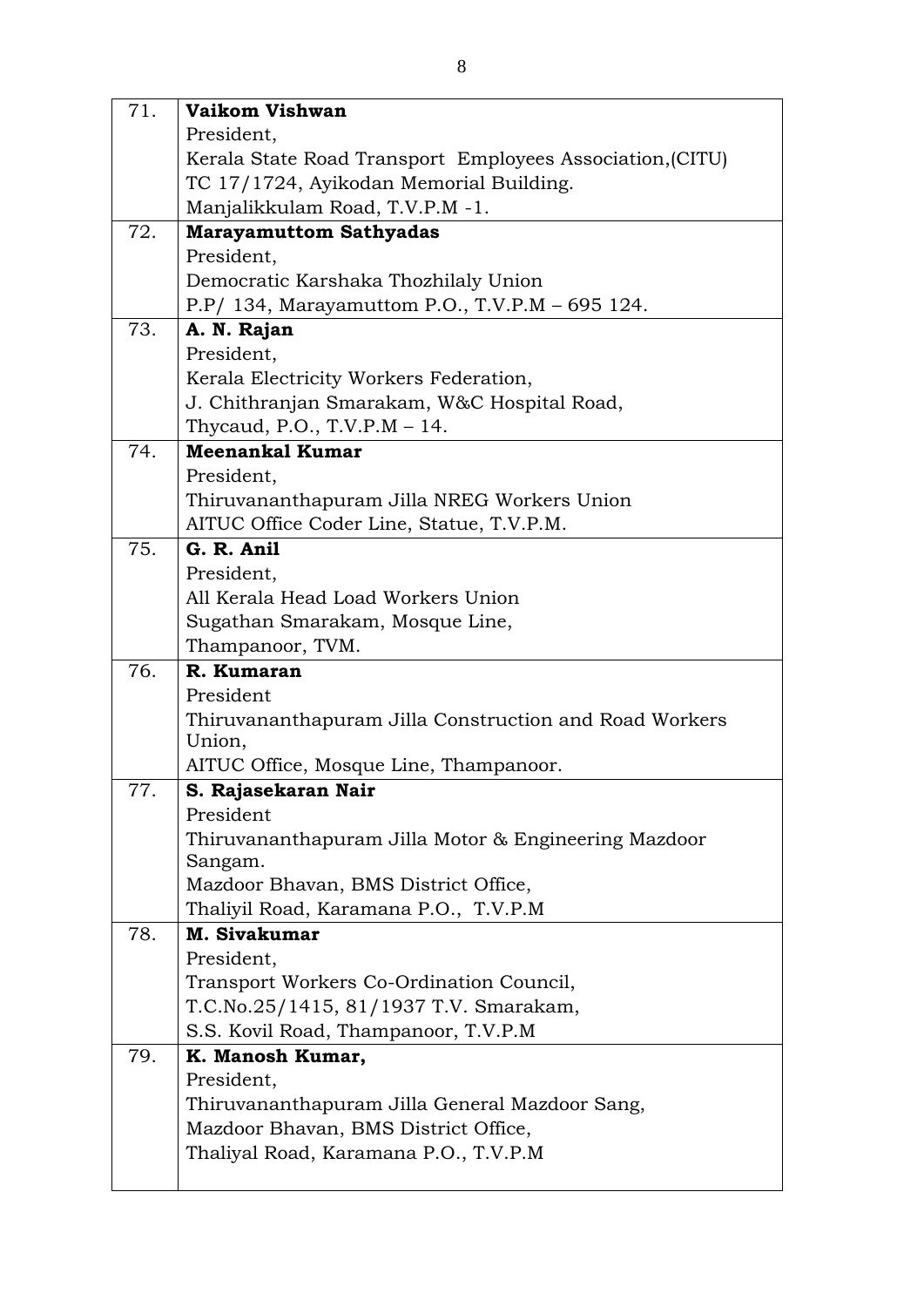| 80. | G. S. Jayalal                                           |
|-----|---------------------------------------------------------|
|     | President,                                              |
|     | All Kerala Water Authority Employees Union,             |
|     | TC 25/1415, 81/1937 T.V. Smarakam,                      |
|     | SS Kovil Road, Thambanoor, T.V.P.M                      |
| 81. | A. Madhu                                                |
|     | President,                                              |
|     | Kerala Pradesh Vazhiyora Kachavada Mazdoor Sang.        |
|     | Mazdoor Bhavan, BMS District Office,                    |
|     | Thaliyal Road, Karamana P.O., T.V.P.M                   |
| 82. | Ramani                                                  |
|     | President,                                              |
|     | Thiruvananthapuram Jilla Thayyal Mazdoor Sangam.        |
|     | Mazdoor Bhavan, BMS District Office,                    |
|     | Thaliyal Road, Karamana P.O., T.V.P.M                   |
| 83. | C. Jyothish Kumar                                       |
|     | President,                                              |
|     | Thiruvananthapuram Jilla Kashuvandi Vyasaya Mazdoor     |
|     | Sangam                                                  |
|     | Mazdoor Bhavan, BMS District Office,                    |
|     | Thaliyal Road, Karamana P.O., T.V.P.M                   |
| 84. | <b>B.</b> Sathikumar                                    |
|     | President                                               |
|     | Thiruvananthapuram Kettida Nirmana Mazdoor Sangam       |
|     | Mazdoor Bhavan, BMS District Office,                    |
|     | Thaliyil Road, Karamana P.O., T.V.P.M                   |
| 85. | K. P. Rajendran                                         |
|     | President.                                              |
|     | Kerala State Transport Employees Union                  |
|     | T.C 25/1415, 81/1937, T.V Smarakam,                     |
|     | SS Kovil Road, Thampanoor, T.V.P.M                      |
| 86. | A. J. Sukarno                                           |
|     | President,                                              |
|     | Shops & Establishment Employees Union, (CITU)           |
|     | C.I.T.U. District Committee Office,                     |
|     | Chirakkulam, G.P.O, T.V.P.M                             |
| 87. | Sarojini K                                              |
|     | President,                                              |
|     | Self Employed Women Association Union (SEWA),           |
|     | KRAD-51, Kuthiravattom Road, Kunnumpuram, T.V.P.M - 01. |
| 88. | G. K. Ajith                                             |
|     | President,                                              |
|     | Kerala State Transport Employees Sang,                  |
|     | Mazdoor Bhavan, BMS District Office,                    |
|     | Thaliyal Road, Karamana P.O., T.V.P.M                   |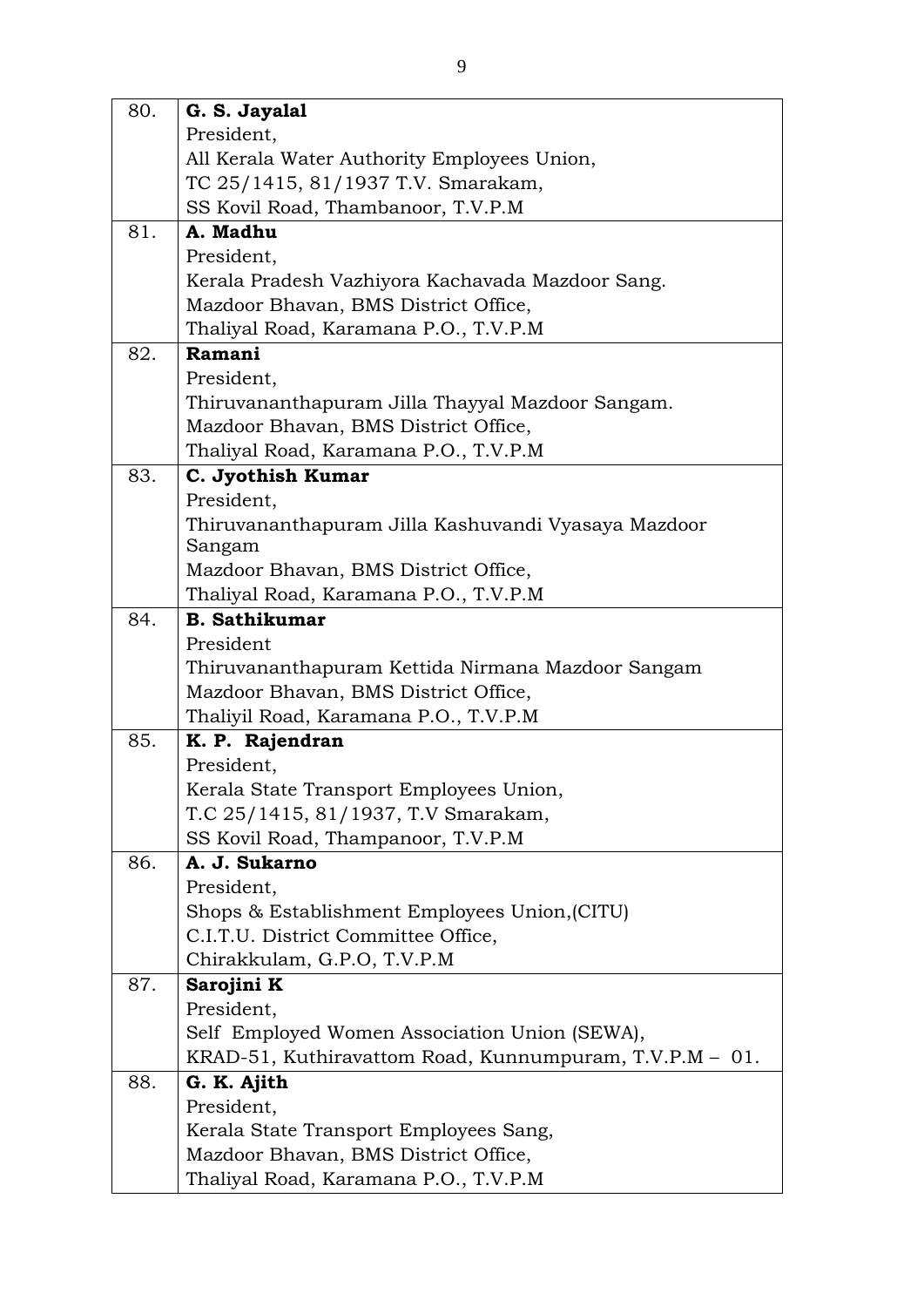| 89. | Padmaja Venugopal                                                                        |
|-----|------------------------------------------------------------------------------------------|
|     | President,                                                                               |
|     | Kerala Construction & Building Tailoring General Workers                                 |
|     | Congress                                                                                 |
|     | K.B. House, Palode, Karmancode, P.O., T.V.P.M                                            |
| 90. | J. Udayabhanu                                                                            |
|     | President,                                                                               |
|     | Kerala Retail Ration Dealers Association,                                                |
|     | State Committee Office, Kunnukuzhy, T.V.P.M -35.                                         |
| 91. | K. Mohandas                                                                              |
|     | President,                                                                               |
|     | Kerala Co-Operative Employees Union,                                                     |
|     | State Committee Office T.C 25/540-(2),                                                   |
|     | Thampanoor, $T.V.P.M - 1$ .                                                              |
| 92. | <b>B. Balakrishnan Nair</b>                                                              |
|     | President,                                                                               |
|     | Thiruvananthapuram Jilla Estate Masdoor Sangam,                                          |
|     | Mazdoor Bhavan, BMS District Office,                                                     |
|     | Thaliyal Road, Karamana P.O., T.V.P.M                                                    |
| 93. | K.M. Surendran                                                                           |
|     | President,                                                                               |
|     | Kerala Medical & Sales Representive Association,                                         |
|     | K.M.S.R.A. Hope Villa, B.T.R. Bhavan, Cemetery Junction,                                 |
| 94. | Chittoor Road, Eranakulam.                                                               |
|     | Balaramapuram Kabeer<br>President,                                                       |
|     |                                                                                          |
|     | Thiruvananthapuram District Motor Transport Workers Union,<br>Motor Bhavan, T.C.28/2763, |
|     | Kuthiravattom Line, Kunnupura, T.V.P.M                                                   |
| 95. | V. Laiju                                                                                 |
|     | President,                                                                               |
|     | Thiruvananthapuram Jilla Mathsya Anubandha Thozhilaly                                    |
|     | Union,                                                                                   |
|     | C.I.T.U District Committee Office,                                                       |
|     | Chirakkulam, GPO, T.V.P.M                                                                |
| 96. | P.K Shajan                                                                               |
|     | President,                                                                               |
|     | Kerala Artisans Union,                                                                   |
|     | State Committee Office, P. Sarasappan Smaraka Mandiram,                                  |
|     | Mele Thambanoor, Gandari Amman Kovil Road, T.V.P.M                                       |
| 97. | Adv. C.S. Sujatha                                                                        |
|     | President,                                                                               |
|     | Kerala Beauticians Association,                                                          |
|     | Chaithram, T.C.55/65-6, Kairali Nagar,                                                   |
|     | Kaimanam, Pappanamcode. P.O, T.V.P.M - 18.                                               |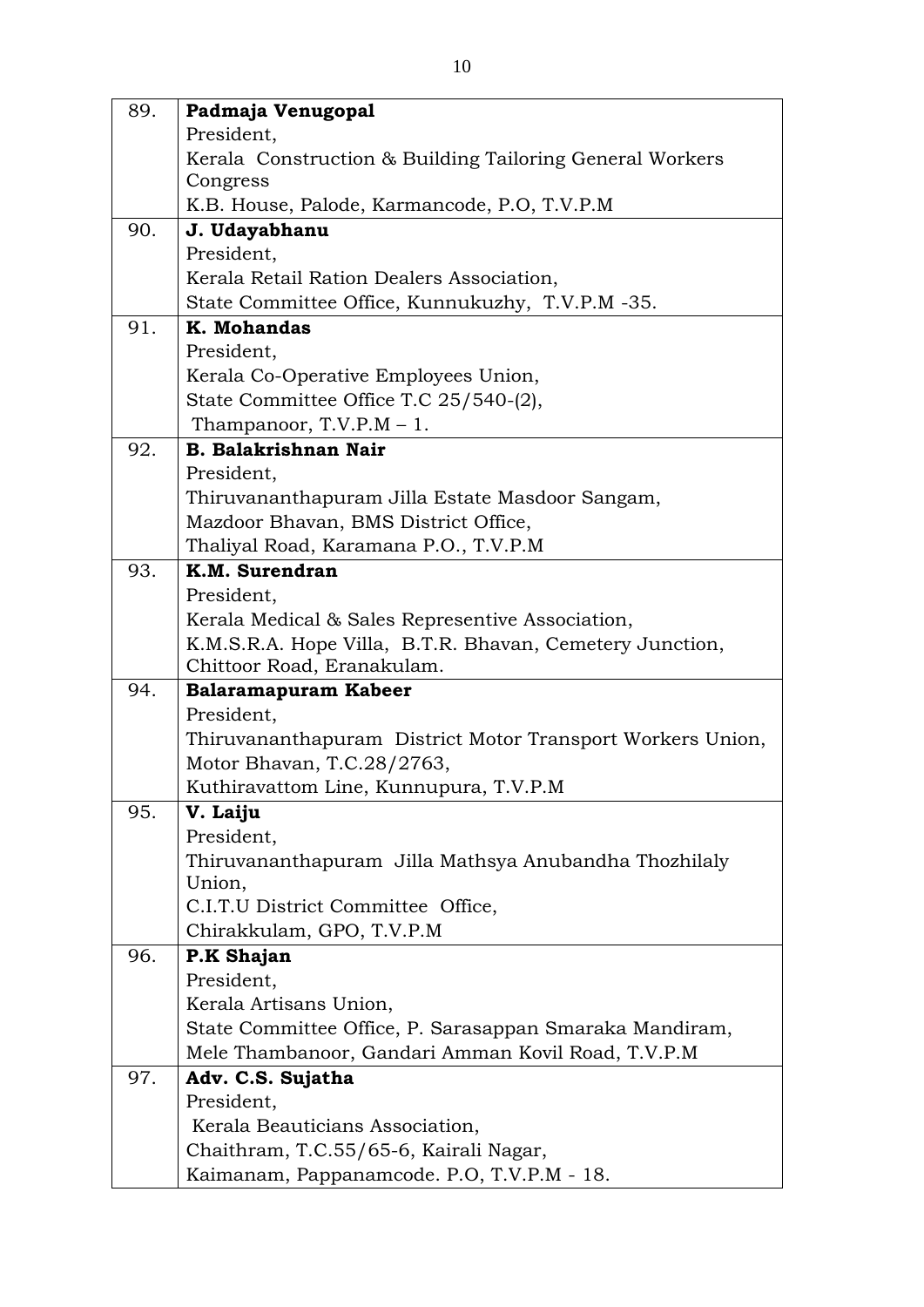| 98.  | <b>Vinodkumar</b>                                                                      |
|------|----------------------------------------------------------------------------------------|
|      | President                                                                              |
|      | Thiruvananthapuram Tailoring Artisans &                                                |
|      | Skilled Workers Union                                                                  |
|      | AITUC Office, Mosque Line, Thampanoor                                                  |
| 99.  | <b>Elamaram Kareem</b>                                                                 |
|      | President,                                                                             |
|      | Kerala State Electricity Board Workers Association                                     |
|      | B.T.R. Memorial, Mele Thampanoor, T.V.P.M                                              |
| 100. | C. Pious                                                                               |
|      | President,                                                                             |
|      | Thiruvananthapuram Jilla Malsya Thozhilali Union                                       |
|      | C.I.T.U. District Committee Office,                                                    |
|      | Chirakulam, GPO, TVPM - 695501                                                         |
| 101. | <b>G.P Vrindarani</b>                                                                  |
|      | President,                                                                             |
|      | Anganwadi Workers and Helpers Association (CITU)                                       |
|      | C.I.T.U District Committee Office,                                                     |
|      | Chirakkulam, GPO, T.V.P.M -695501.                                                     |
| 102. | <b>Vazhoor Soman</b>                                                                   |
|      | President,                                                                             |
|      | Kerala State Mobile Tower Workers Union                                                |
|      | PS Smarakam, Brindavan Gardens,                                                        |
|      | Pattom PO. Trivandrum                                                                  |
| 103. | P. Sathee Devi                                                                         |
|      | President,                                                                             |
|      | Desheeya Sambadya Padhathi Agents Association<br>P&T House, TC 25/4743(1), Vanchiyoor, |
|      | Trivandrum - 1.                                                                        |
| 104. | Sundaresan                                                                             |
|      | President                                                                              |
|      | Kerala Construction Workers Union                                                      |
|      | KTUC Building, Nandancode,                                                             |
|      | $T.V.P.M - 03.$                                                                        |
| 105. | <b>Adv. Vithura Sasi</b>                                                               |
|      | President                                                                              |
|      | Thiruvananthapuram Jilla Grameena Thozhilali Congress                                  |
|      | INTUC Office, Sivan Kovil Jn,                                                          |
|      | Vithura, T.V.P.M - 695 551.                                                            |
| 106. | Soloman Vettukadu                                                                      |
|      | President                                                                              |
|      | Thiruvananthapuram District Fisherman Union                                            |
|      | Sugathan Smarakam, Mosque Line,                                                        |
|      | Thampanoor, T.V.P.M                                                                    |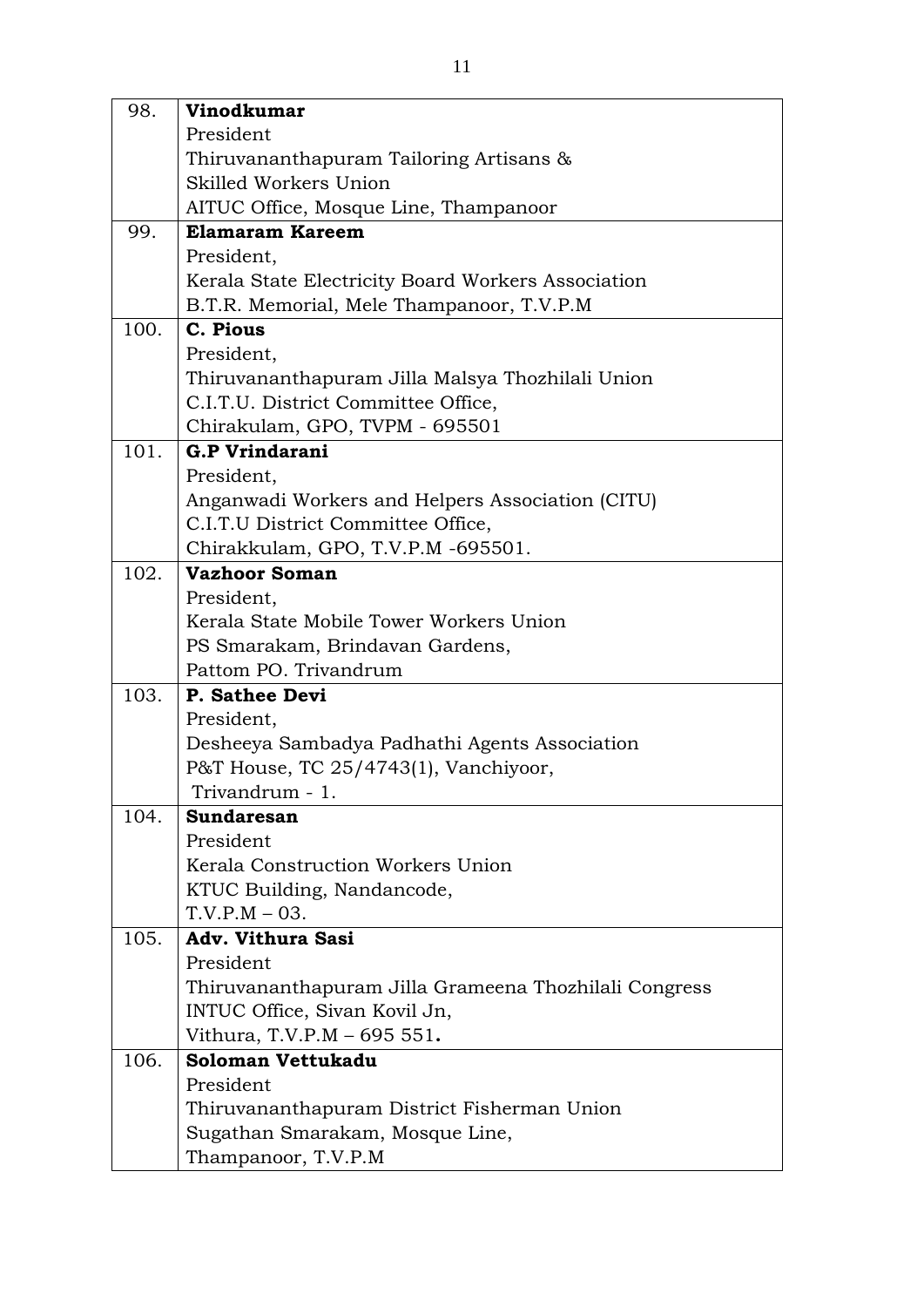| 107. | Sukumaran Nair                                          |
|------|---------------------------------------------------------|
|      | President                                               |
|      | Building & Other Construction Masdoor Sangam            |
|      | BCMS, Kattaikonam P.O.,                                 |
|      | $T.V.P.M - 695554.$                                     |
| 108. | V. K Sadanandan                                         |
|      | President                                               |
|      | Kerala State Electricity Board Petty Contractos &       |
|      | Contract Line Workers Union                             |
|      | KTUC Building, Nandancode, T.V.P.M $-$ 03.              |
| 109. | K. Muraleedharan (MP)                                   |
|      | President                                               |
|      | Kerala Samsthana Construction Workers Congress          |
|      | Harichandanam, Pangappara P.O., T.V.P.M 695 581.        |
| 110. | K. R Pathmakumar                                        |
|      | President                                               |
|      | Thiruvananthapuram District Bus Transport Workers Union |
|      | T.C 28/2763, Motor Bhavan,                              |
|      | Near Ayurveda College, T.V.P.M                          |
| 111. | <b>Adv. Madavoor Anilkumar</b>                          |
|      | President                                               |
|      | Kerala State Security & House Keeping Staff Association |
|      | CITU District Committee Office,                         |
|      | Chirakulam, GPO,                                        |
|      | $T.V.P.M - 695501.$                                     |
| 112. | K. K Divakaran                                          |
|      | President                                               |
|      | All Kerala Driving School Workers Union                 |
|      | CITU State Committee Office, Mele Thampanoor, T.V.P.M   |
| 113. | Christaphar Kainitham                                   |
|      | President                                               |
|      | Construction & General Workers Union                    |
|      | Kainithapuram, Kappikkadu, Poovachal P.O., T.V.P.M      |
| 114. | Kattakada Sasi                                          |
|      | President,                                              |
|      | Thiruvananthapuram Jilla Estate Employees Union,        |
|      | C.P.I (M) Area Committee Office, East Bungalow,         |
|      | Nedumangad. P.O. T.V.P.M - 695 641.                     |
| 115. | <b>K.N Premalatha</b>                                   |
|      | President,                                              |
|      | Kerala Anganawadi Workers & Helpers Union               |
|      | Sugathan Smarakam, Mosque Line,                         |
|      | Thampanoor, T.V.P.M                                     |
|      |                                                         |